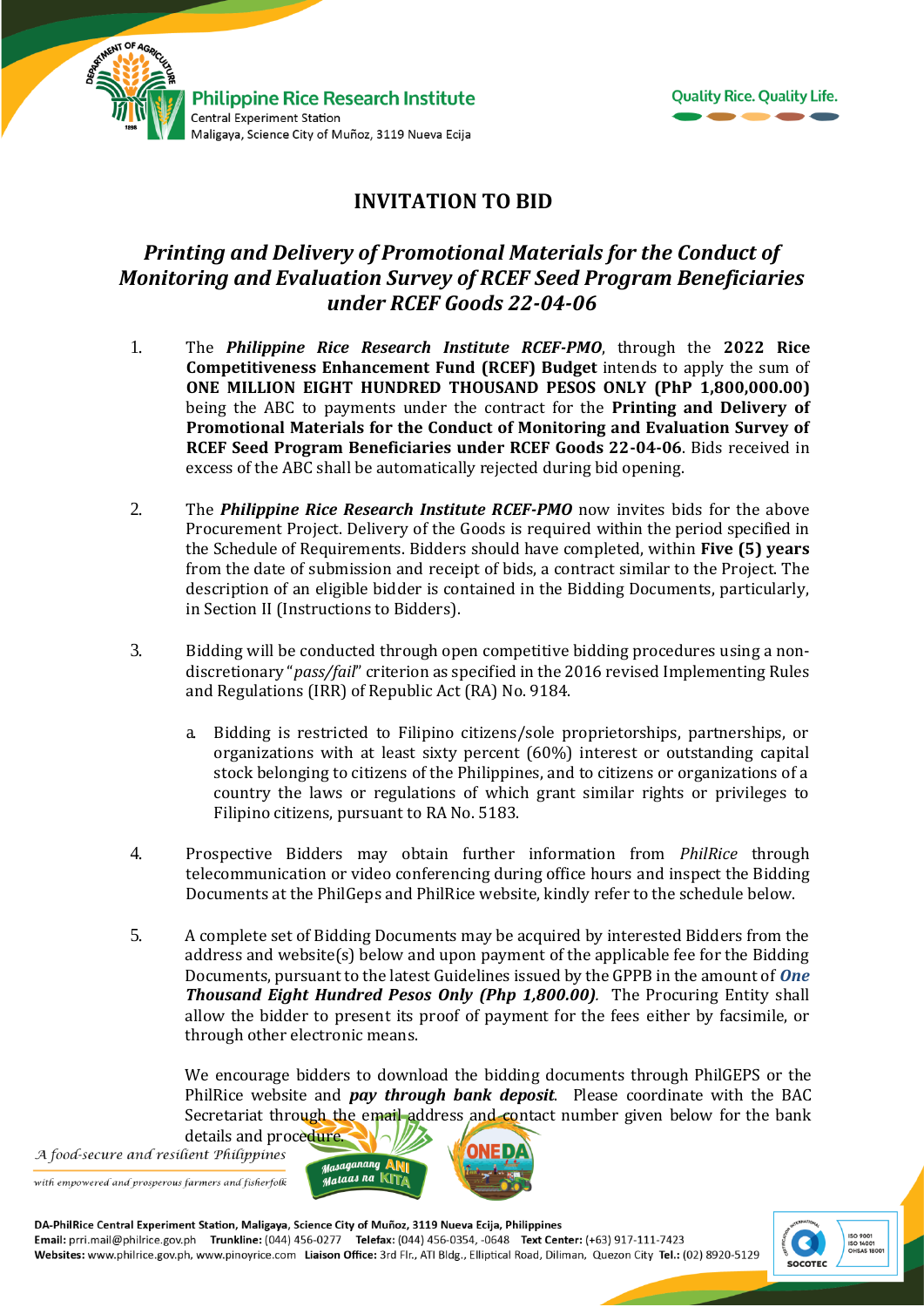

#### **Philippine Rice Research Institute** Central Experiment Station Maligaya, Science City of Muñoz, 3119 Nueva Ecija



- 6. The *Philippine Rice Research Institute RCEF-PMO* will hold a Pre-Bid Conference through video conferencing or *webcasting via zoom/webex* on the date specified below which shall be open to all prospective bidders. A Personal Meeting ID will be sent through SMS or email for each participant at least one day before the event. Prospective bidders need to signify their intention to participate by sending an email to the address given below.
- 7. Bids must be duly received by the BAC Secretariat at the address given specified the date of submission day before the opening of bids. (i) manual submission or through courier at the office address indicated below*.* Late bids shall not be accepted.
- 8. All Bids must be accompanied by a bid security in any of the acceptable forms and in the amount stated in **ITB** Clause 14.
- 9. Bid opening shall be on *April 12, 2022, 11:30AM* at the address given below via *Zoom/Webex*.

The *Philippine Rice Research Institute RCEF-PMO* reserves the right to reject any and all bids, declare a failure of bidding, or not award the contract at any time prior to contract award in accordance with Sections 35.6 and 41 of the 2016 revised IRR of RA No. 9184, without thereby incurring any liability to the affected bidder or bidders.

- 10. **DA-PHILRICE DOES NOT CONDONE ANY FORM OF SOLICITATION ON ANY PROSPECTIVE WINNING AND LOSING BIDDERS BY ANY OF OUR STAFF/EMPLOYEES OR ANY OTHER PARTY. ANY SORT OF THIS KIND SHALL BE REPORTED IMMEDIATELY TO THE OFFICE OF THE SECRETARY OF THE NATIONAL BUREAU OF INVESTIGATION (NBI) FOR ENTRAPMENT AND PROPER INVESTIGATION.**
- 11. Please refer to the following schedule of activities:

| <b>Activity</b>                                                                                  | Date/Time                                                              | <b>Remarks</b>                                                                                                                                                        |
|--------------------------------------------------------------------------------------------------|------------------------------------------------------------------------|-----------------------------------------------------------------------------------------------------------------------------------------------------------------------|
| of<br>Acceptance<br>queries<br>through<br>telephone or video<br>call with the BAC<br>Secretariat | March 22, April 5,<br>2022<br>(Except)<br>Holidays<br>and<br>Weekends) | Queries on the bidding documents only.                                                                                                                                |
|                                                                                                  | 8:00AM<br>12:00<br>to<br>noon                                          | Queries on the technical specifications should<br>be in formal writing sent through email or fax,<br>addressed to the BAC Chairperson through<br>the BAC Secretariat. |

A food-secure and resilient Philippines

with empowered and prosperous farmers and fisherfolk



DA-PhilRice Central Experiment Station, Maligaya, Science City of Muñoz, 3119 Nueva Ecija, Philippines Email: prri.mail@philrice.gov.ph Trunkline: (044) 456-0277 Telefax: (044) 456-0354, -0648 Text Center: (+63) 917-111-7423